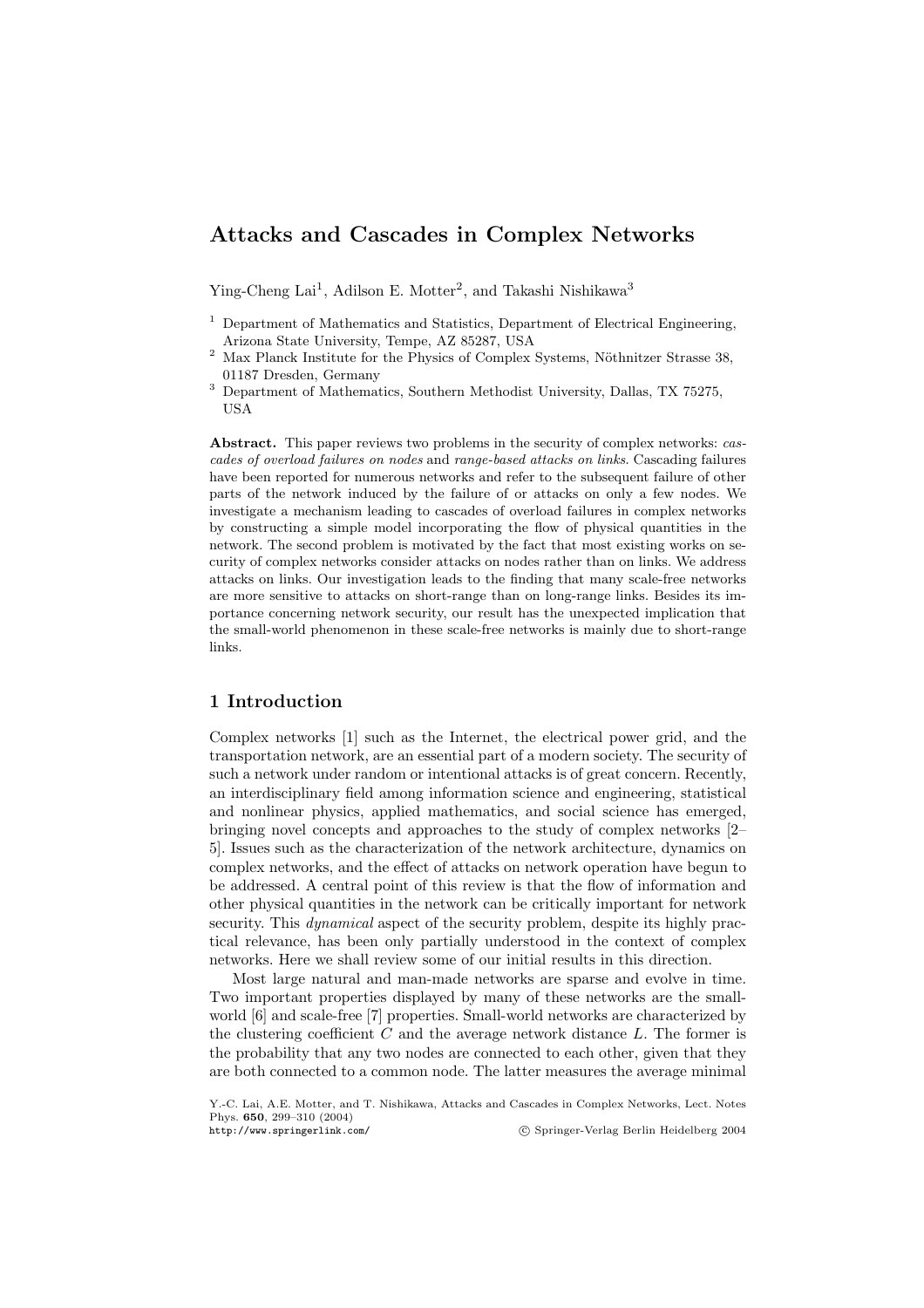number of links connecting any two nodes in the network. Many regular networks have high clustering coefficients and large network distances. Random networks, on the other hand, have small network distances and low clustering coefficients [8]. Small-world networks fall somewhere in between these two extremes as they have large clustering coefficients and small average network distances [6,9]. A small-world network is then locally similar to a regular network but globally similar to a random network. The scale-free property, on the other hand, is defined by an algebraic behavior in the probability distribution  $P(k)$  of the number  $k$  of links at a node. Barabási and Albert [7] have presented a model which generates a class of scale-free networks. Their model incorporates two basic features in the evolution of the network: growth and preferential attachment. The former means that the number of nodes in the network increases with time and the latter stipulates that the probability for a new node to be connected to an existing node depends on the number of links that this node already has. A number of other models of scale-free networks have been proposed (see, for example, [10]).

Most existing works on the security of scale-free networks consider attacks on nodes rather than on links ([11,12] are among the few exceptions). We believe that attacks on links are as important for the network security as those on nodes, and therefore deserve a careful investigation. As we argue, studying the effect of attacks on links can provide an understanding to the fundamental question of why scale-free networks are typically highly efficient. Roughly, the efficiency of a scale-free network is determined by the average network distance between nodes. It has been assumed that long-range connections are responsible for the small average network distance observed in complex networks. In the Watts-Strogatz model of small-world networks, the small network distances are due to links connecting nodes that would otherwise be separated by a long distance, i.e. long-range links [6]. The range of a link  $l_{ij}$  connecting nodes i and j is defined to be the shortest distance between i and j when  $l_{ij}$  is removed [9]. The intuition is then that scale-free networks are much more sensitive to attacks on long-range than those on short-range links. We show that in fact, for many scale-free networks, the opposite is true. Thus, the small-world phenomenon in these scale-free networks is caused by short-range links.

This review is organized as follows. In Sect. 2, we will present an example of complex network that may be of broad interest: the conceptual network of English words. The topology of this network was recently studied by us [13] and we hope this example can serve to illustrate the interdisciplinary nature of research on complex networks, and how quantitative characterizations can be useful for a discipline that has traditionally been qualitative. In Sect. 3, we present a simple model to address the issue of attack-induced cascades in complex networks [14]. Ranged-based attacks on links and the origin of the small-world phenomenon in scale-free networks [15] are detailed in Sect. 4. A brief discussion is presented in Sect. 5.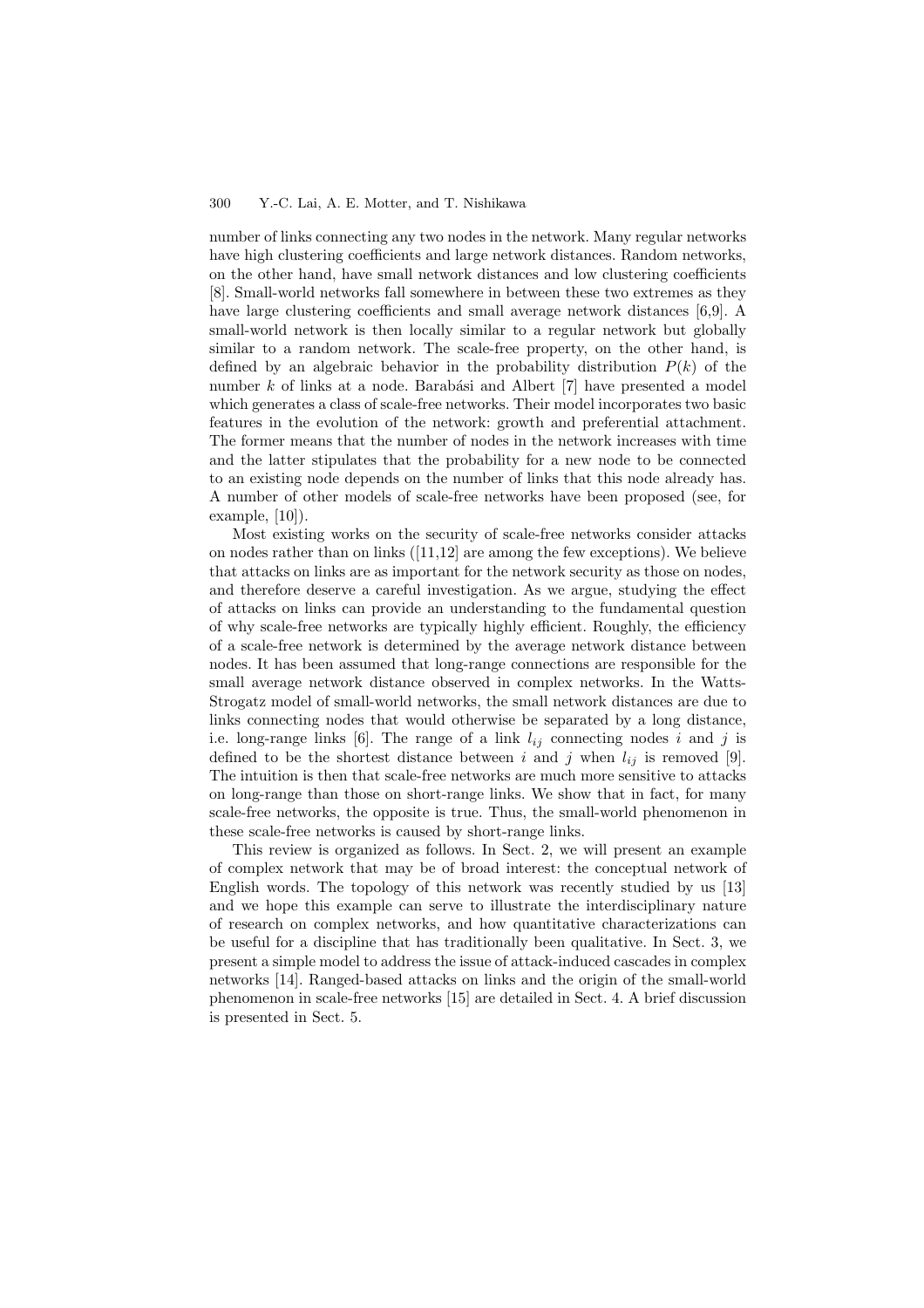#### **2 Conceptual Network of Language**

A language can be regarded as a network where words correspond to nodes of the network. We define two words in a language to be connected if they express similar concepts. The resulting network of connections among many thousands of words is potentially relevant not only for the study of the languages themselves, but also for cognitive science. This issue has recently been studied quantitatively [13] by mapping out the conceptual network of English language. In particular it has been shown that this network exhibits the small-world property.

To construct the network [13], we define the connections according to the entries of a Thesaurus dictionary. Such a dictionary gives for every entry a list of words that are conceptually similar to the entry word. For instance, for the word "nature" it lists "character", "world", "universe" etc. We define a network where each *entry* word is a node, and two nodes are connected if one of the corresponding words is listed as conceptually similar the other one, as depicted in Fig. 1. In our study we used online English Thesaurus that is available at [16], which has over 30,000 entries. The resulting network has an average of about 60 connections per node.

Despite being sparse, the conceptual network is expected to be highly clustered, because there are many sets of related words that are densely interconnected. Indeed, the numerical computation of the clustering coefficient C yields a number more than 250 times larger than the corresponding value for a random network with the same parameters (see Table I). On the other hand, because the network is sparsely connected and only words expressing similar concepts are linked, one might naively conclude that the average network distance L should be large. However, our numerical computation yields  $L = 3.2$ , which is very close to the value of about 2.5 of the corresponding random network (see Table I). This means that two words in the 30,000-words dictionary are connected by only *three degrees of separation*, on average. This surprisingly small L is due to words that correspond to two or more very different concepts and work as shortcuts, connecting regions of the network that would otherwise be separated by many links. In fact, less than 1 percent of the words require more than 4 steps to be reached from other words, on average. Words that require many links to be



**Fig. 1.** Small part of the conceptual network of the English language.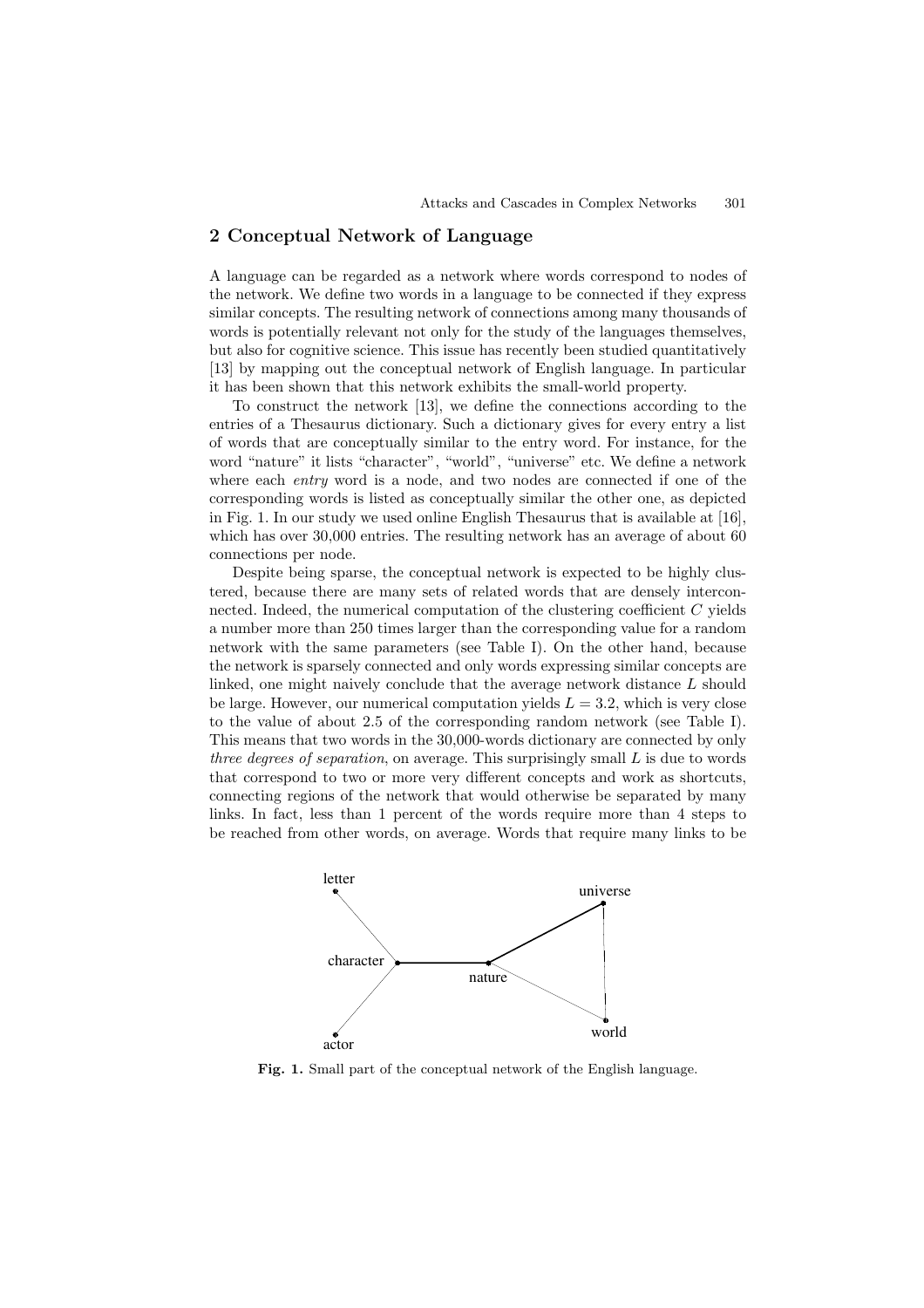**Table 1.** Comparison between the conceptual network defined by the Thesaurus dictionary and a random network with the same parameters. N is the total number of nodes (entry words) in the largest connected component,  $k$  is the average number of links per node,  $C$  is the clustering coefficient, and  $L$  is the average network distance.

| Actual configuration                                       | 30,244 59.9 0.53 3.16 |  |  |
|------------------------------------------------------------|-----------------------|--|--|
| $\sqrt{\text{Random configuration}}$ 30,244 59.9 0.002 2.5 |                       |  |  |

reached are usually very specialized, such as "appendectomy" which requires a path of length eight to be connected with "quadrillion"<sup>4</sup>.

Therefore, the conceptual network English language is highly clustered and at the same time has a very small average network distance, i.e., it is a *smallworld network*. Although we have focused on a particular language (English) we expect similar results to hold of other languages as well because high clustering comes from the existence of concepts shared by more than two words and short average network distance comes from the existence of words that share meanings with otherwise unrelated words. Both features are seemingly present in many languages.

This result is potentially relevant for cognitive science. From the standpoint of retrieval of information in an associative memory, the small-world property of the network represents a maximization of efficiency. On the one hand, similar pieces of information are stored together; on the other hand, even very different pieces of information are never separated by more than a few links. The former makes searching by association possible, while the latter guarantees a fast search [17]. It is thus tempting to speculate that associative memory may have arisen partly because of a maximization of efficiency in the retrieval of information by natural selection.

For more details we refer to [13]. Different aspects of language networks have been addressed by other authors [18–22,3,23,24].

## **3 Attack-Induced Cascades in Complex Networks**

A convenient way to address the security of a complex network is to examine how the size of the largest connected component, which is a measure of the efficiency of communication (or information flow) within the network, is reduced under random or intentional attacks. Scale-free networks are known to be sensitive to the removal of highly connected nodes [25–29]. However, the existence of a giant connected component in the network does not depend on the presence of highly connected nodes and can be present even after the removal of a significant number of nodes [29,30]. Previous studies on network security address mainly static properties. Our concern is that network architecture represents only one aspect

quadrillion  $\rightarrow$  googol  $\rightarrow$  infinity  $\rightarrow$  holiness  $\rightarrow$  purity  $\rightarrow$  sterility  $\rightarrow$  birth control  $\rightarrow$  $visectomy \rightarrow appendectomy$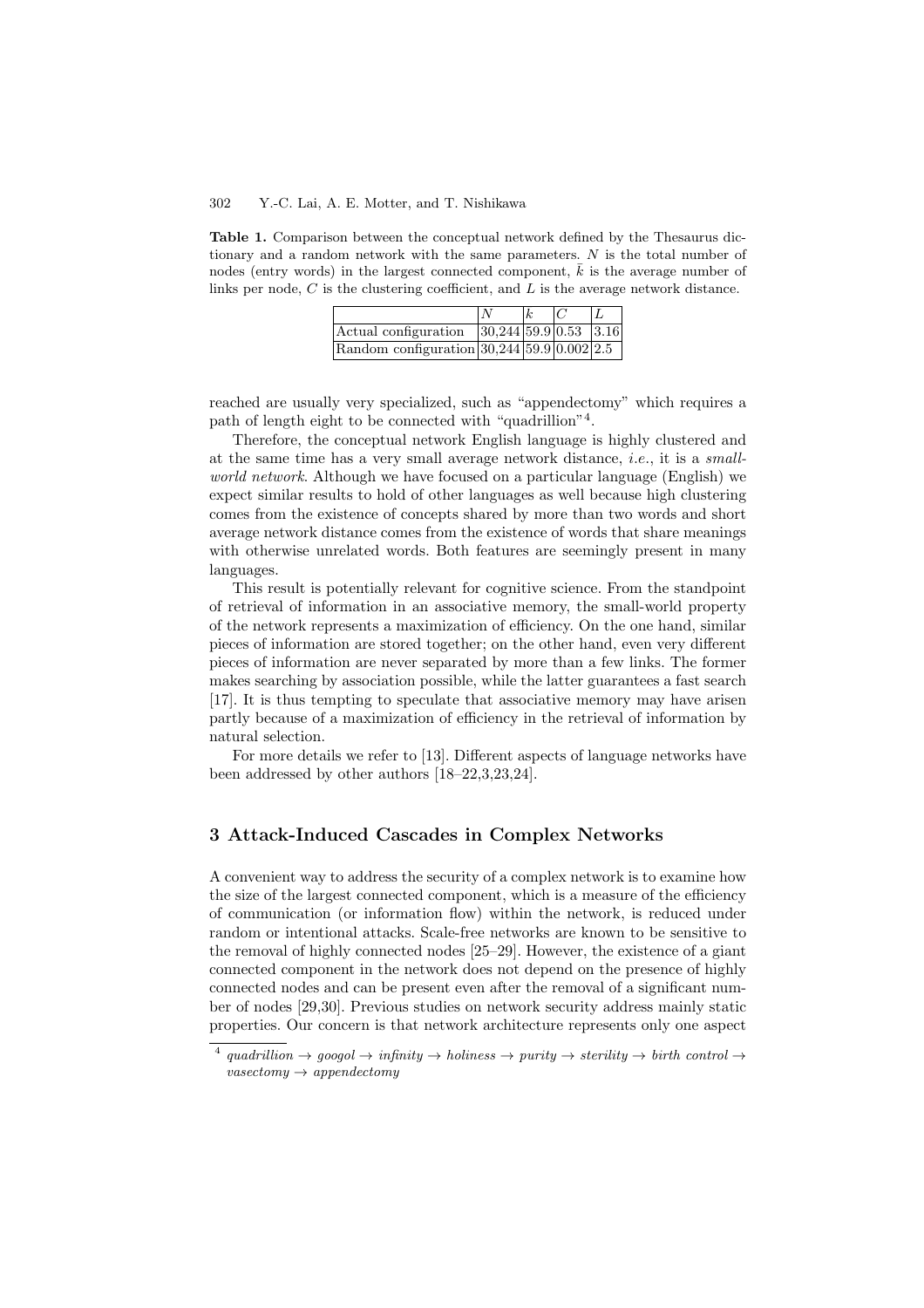of the security problem. An important question for many real-world situations is how attacks affect the functions of a network when the flow of information or other physical quantity in the network are taken into consideration. In particular, the removal of nodes changes the balance of flows and may trigger a cascading failure [31–34], as the one that happened on August 10, 1996 in the western U.S. power grid [35,36]. A simple model has been recently introduced [14] for cascades of *overload* failures in complex networks. We show that for networks where loads can redistribute among the nodes, intentional attacks on highly loaded nodes can trigger a large-scale cascade of overload failures.

Our model is defined as follows [14]. Suppose that at each time step one unit of the relevant quantity is exchanged between every pair of nodes in the network and is transmitted along the shortest paths connecting them. The load at a node is then simply the betweenness centrality [37–39], i.e. total number of shortest paths passing through the node. The capacity of a node is the maximum load that the node can handle. Since capacity is costly, it is natural to assume that the capacity  $C_i$  of node i is proportional to the initial load  $L_i$  on that node,

$$
C_i = (1 + \alpha)L_i, \quad i = 1, 2, \dots N,
$$
\n(1)

where  $\alpha \geq 0$  is the tolerance parameter, and N is the initial number of nodes. When all the nodes are connected, the entire network operates insofar as  $\alpha \geq 0$ . But the removal of nodes in general changes the distribution of loads. The load at a particular node can then change. If it increases and becomes larger than the capacity, the corresponding node fails. Any failure leads to a new redistribution of loads and, as a result, subsequent failures can occur. Because of the global redistribution of load, new failures may be driven by events happening far away. This cascading process can stop after a few steps but it can also propagate and shutdown a considerable fraction of the network<sup>5</sup>. But under what conditions can such a global cascade happen?

Our result is that global cascades occur if the network exhibits a *highly heterogeneous distribution of loads* and the removed nodes are among those with *higher load.* Otherwise, cascades are not expected. In order to understand this result, consider the removal of a single node. If the node has small load, its removal will not cause major changes in the balance of loads. However, when the load at the node is large, its removal is likely to affect significantly the loads at other nodes and possibly starts a sequence of overload failures. In networks with some degree of randomness, the distribution of loads is highly correlated with the distribution of links. In particular, networks with heterogeneous distribution of links, such as scale-free networks, are expected to be heterogeneous with respect to load as well, so that nodes with larger number of links will have higher load [38,40], on average. This results reveals another aspect of the robust-yet-fragile property of heterogeneous networks, which was first observed for the attack on *several* nodes [25]. In the case of cascades, a large damage can be caused by the attack on one or very few nodes.

<sup>&</sup>lt;sup>5</sup> A different model and mechanism for overload breakdown due to networks growth has been considered in [39].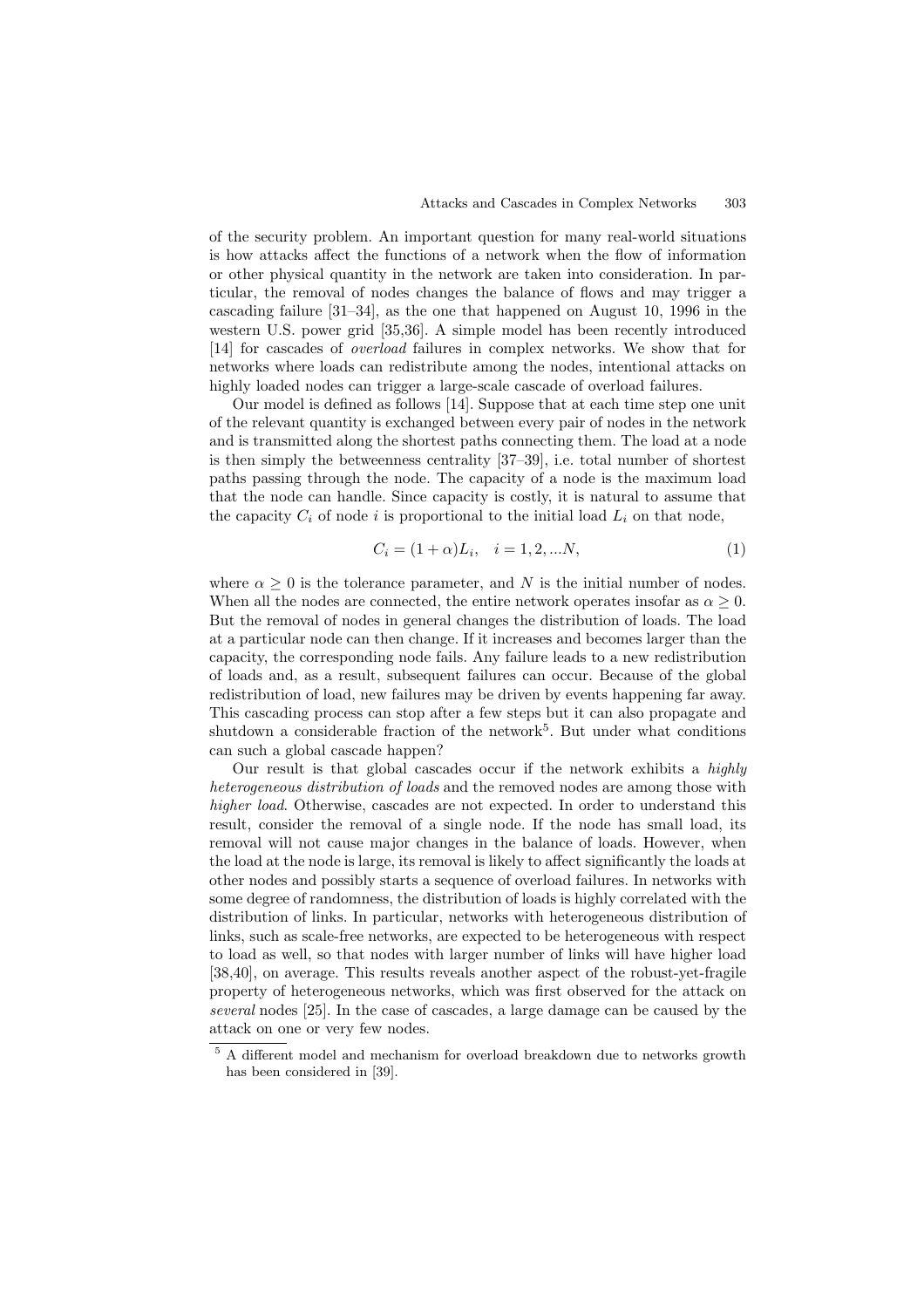

**Fig. 2.** Cascading failure in scale-free networks with scaling exponent  $\gamma = 3$ , as triggered by the removal of one node chosen at random (squares), or among those with largest connectivities (stars) or highest loads (circles). Each curve corresponds to the average over 5 triggers and 10 realizations of the network. The error bars represent the standard deviation. The number of nodes in the largest component is  $5000 \le N \le 5100$ .

We simulate cascades triggered by random failures and by intentional attacks. In the case of failures, we choose a trigger at random among all the nodes of the network. In the case of attacks, the targeted node is selected from those with highest loads or largest connectivities. We consider heterogeneous networks with scale-free distribution of links and compare them with an equivalent homogeneous configuration. To generate the networks, we start with a list of integers representing the connectivities of the nodes, i.e. the number of end-links of each node [41,15]. Next, we pick up pairs of end-links at random and connect them to form a link and repeat this process until the last pair is connected, prohibiting self- and repeated links. Let N denote the number of nodes in the largest connected component of the resulting network. The damage caused by a cascade is quantified in terms of the relative size  $G$  of the largest connected component  $G = N'/N$ , where N' are the number of nodes in the largest component after the cascade.

Figure 2 shows results for scale-free networks with scaling exponent  $\gamma = 3$ . On average, G remains close to unity in the case of random breakdowns but is significantly reduced under intentional attacks, even for  $\alpha$  unrealistically large. This result is in agreement with intuition, because in the case of random breakdown the trigger is probably one of the many nodes with small load, while in the case of intentional attack it is a node with very large load. The damage is larger for smaller values of  $\alpha$ , and the attack of nodes with highest loads is more destructive than the attack of nodes with largest connectivities. Figure 3 shows the corresponding results for a homogeneous network with the same number of nodes and exactly 3 links per node. In the inset we display results for scale-free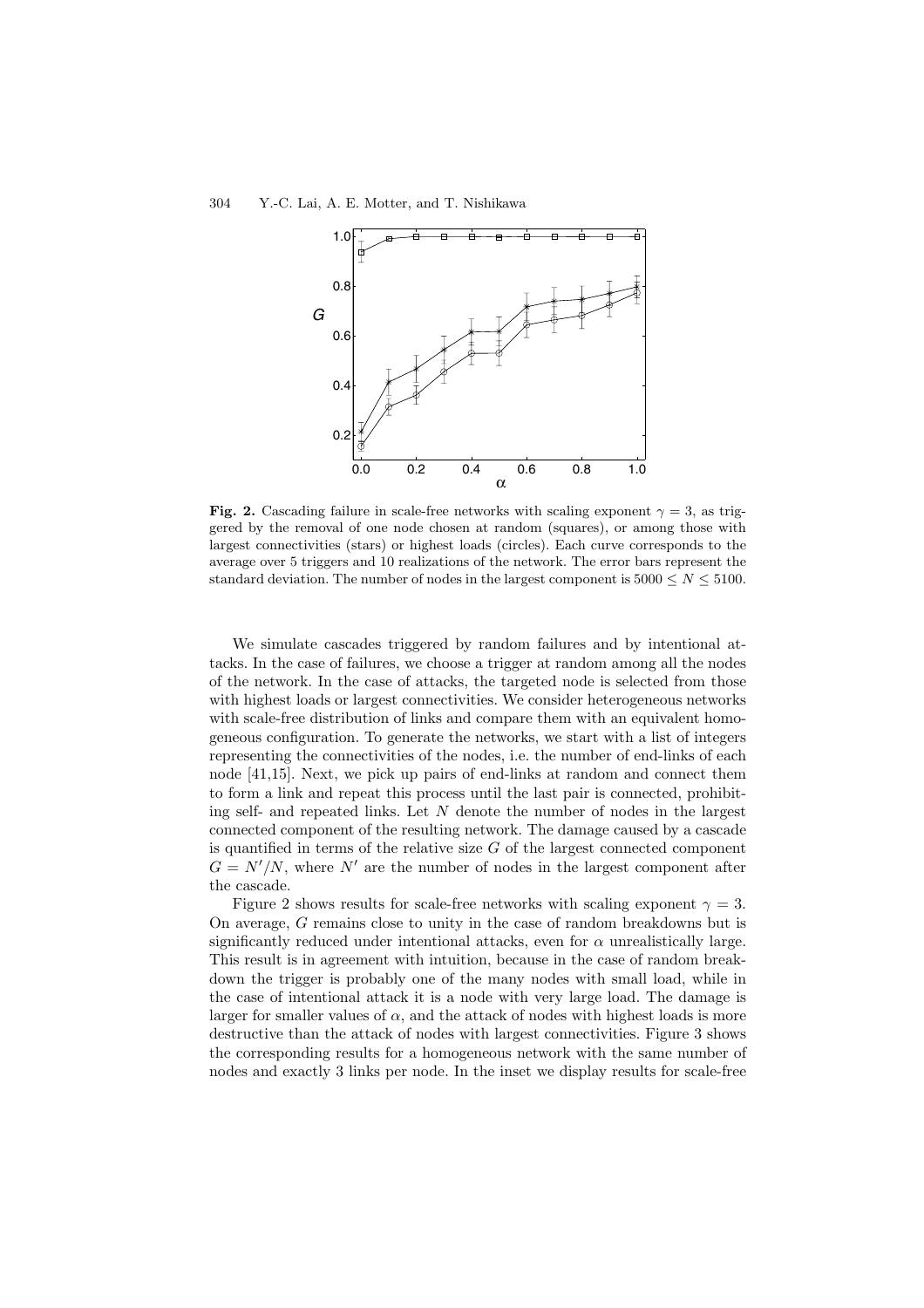

**Fig. 3.** Cascading failures in homogeneous networks with degree  $k = 3$  and  $N = 5000$ . Inset: the same for scale-free networks with  $\gamma = 3$ ,  $N = 5000$ , and  $k \ge 2$  (different from the networks in Fig. 1, here each node has 2 or more links). The resulting average connectivity is  $\langle k \rangle \approx 3.1$ . The legends and other parameters are the same as in Fig. 1.

networks with about the same average number of links per node. The homogeneous network does not experience cascading failures due either to random breakdown or to intentional attacks for  $\alpha$  as small as 0.05. For the scale-free (heterogeneous) network, cascades triggered by the attack on a key node can drastically reduce the size of the the largest connected component, as shown in the inset. Therefore, networks with homogeneous distribution of load appear to be more robust against attacks than the heterogeneous ones. This conclusion does not rely on the particular properties of these models, as the same was also observed for other classes of networks.

These findings are expected to be important for real-world networks. Indeed, many infrastructure networks have heterogeneous distribution of load and as such are expected to undergo large-scale cascades if some vital nodes are attacked, but rarely in the case of random breakdown. For details see [14].

## **4 Range-Based Attacks on Links in Complex Networks**

The Watts and Strogatz [6] model of small-world networks identifies the small shortest paths observed in locally structured, sparse networks as being due to long-range connections, while short-range links are responsible for high clustering. This observation matches with the known results for the Erdös-Rényi model of random networks [42], where almost all links are long-range connections and the average network distance increases only logarithmically with the number N of nodes [8]. In most regular networks, on the other hand, all the links have small range and the average shortest path increases with a power of  $N$ . All these models display a relatively homogeneous distribution of connectivities. Many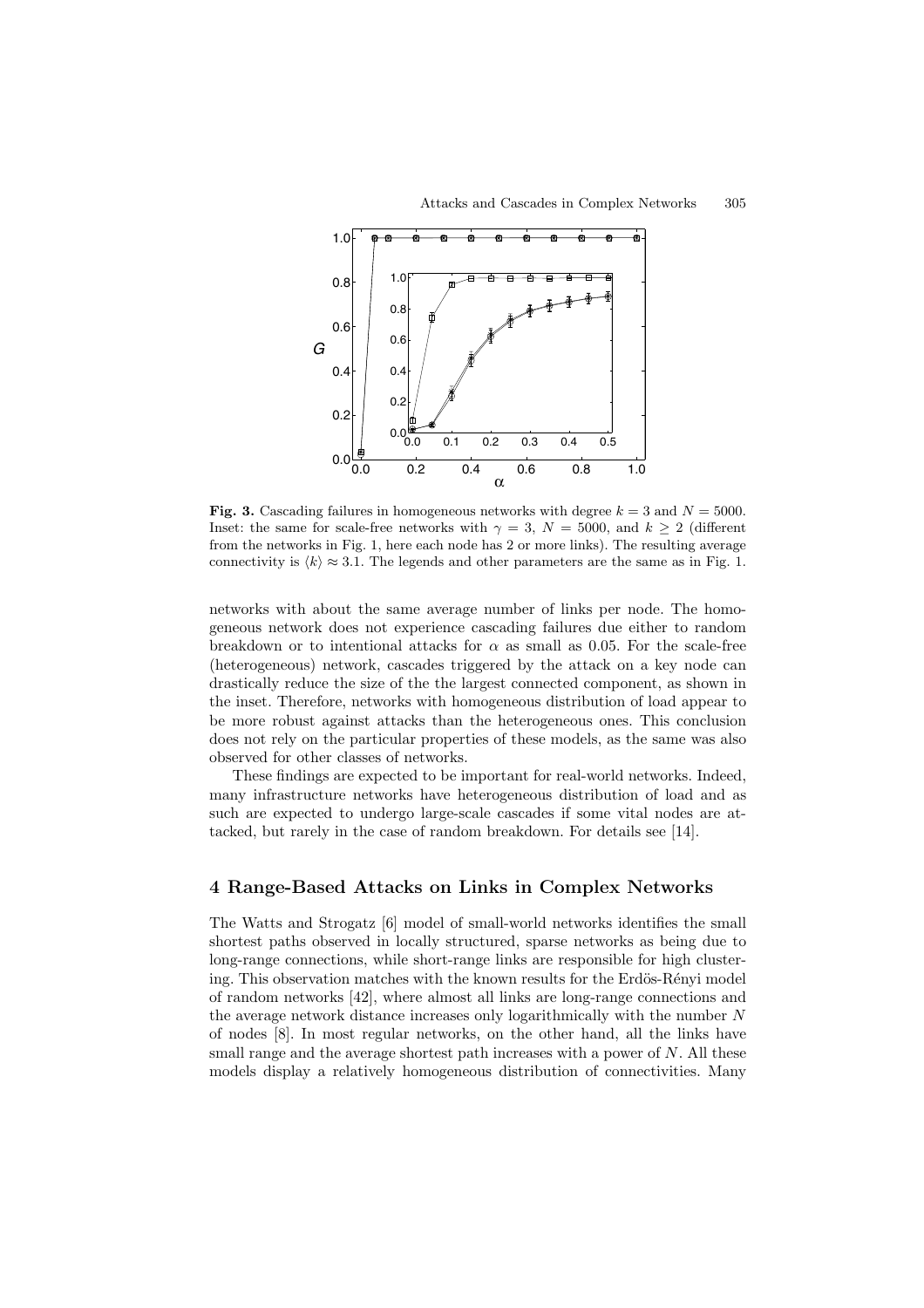real networks having very small average network distance have been identified as scale-free [7,3]. Scale-free networks are heterogeneous as their connectivity can vary significantly from node to node and a considerable number of links can be associated with a few highly connected nodes.

A recent paper [15], which we shall review here, has studied the contribution of short-range links to the shortness of the node-to-node distances in scale-free networks, by analyzing the impact of attacks on short-range links versus those on long-range links. Our results contrast with the tacit assumption that long-range connections are responsible for the small average network distance exhibited by these networks. Our findings are based on the observation that the average network distance is a global quantity which is mainly determined by links with large load.

Our attack strategy is as follows [15]. We measure the *efficiency* of the network as links are successively removed according to their ranges:  $(i)$  for shortrange attacks, links with shorter ranges are removed first;  $(ii)$  for long-range attacks, links with longer ranges are removed first. The efficiency is measured by the shortest paths between pairs of nodes. A convenient quantity to characterize the efficiency is [43]

$$
E = \frac{2}{N(N-1)} \sum \frac{1}{d_{ij}},
$$
\n(2)

where  $d_{ij}$  is the length of the shortest path between nodes i and j and the sum is over all  $N(N-1)/2$  pairs of nodes. The network is more efficient when it has small shortest paths, which according to our definition corresponds to large  $E$ .

To be specific we consider the network model described in the previous section, where the nodes are connected randomly for a given scale-free distribution with scaling exponent  $\gamma$ , and self- and repeated links are prohibited. In order to have nontrivial networks in the limits of small and large  $\gamma$ , we bound the connectivity so that  $k_{min} \leq k_i \leq k_{max}$  for  $i = 1, 2, ..., N$ , where  $k_{min}$  and  $k_{max}$ are constant integers. For  $\gamma \to \infty$ , the network is homogeneous as all the nodes have the same connectivity  $k_{min}$ . The distribution of connectivities becomes increasingly more heterogeneous as  $\gamma$  is decreased.

In randomly generated networks, nodes with larger connectivity are expected to be on average closer to each other than those with smaller connectivity [15]. More specifically, the distance  $d_{ij}$  between nodes i and j is expected to be highly correlated with the product of the connectivities  $k_i$  and  $k_j$ . This suggests that the range is also correlated with the product of the connectivities so that short-range links tend to link together highly connected nodes, while long-range links tend to connect nodes with very few links. Moreover, links between nodes with large connectivities are expected to be passed through by a large number of shortest paths (see [12]). That is, on average these links should possess a higher load [12] than those connected to nodes with few links, where the load of a link is defined as the number of shortest paths passing through the link [37,38]. These have been confirmed numerically, as shown in Fig. 4 for  $\gamma = 3$ . As a result, high load should be associated mainly with short-range links. Since links with higher load are expected to contribute more to the shortness of the paths between nodes,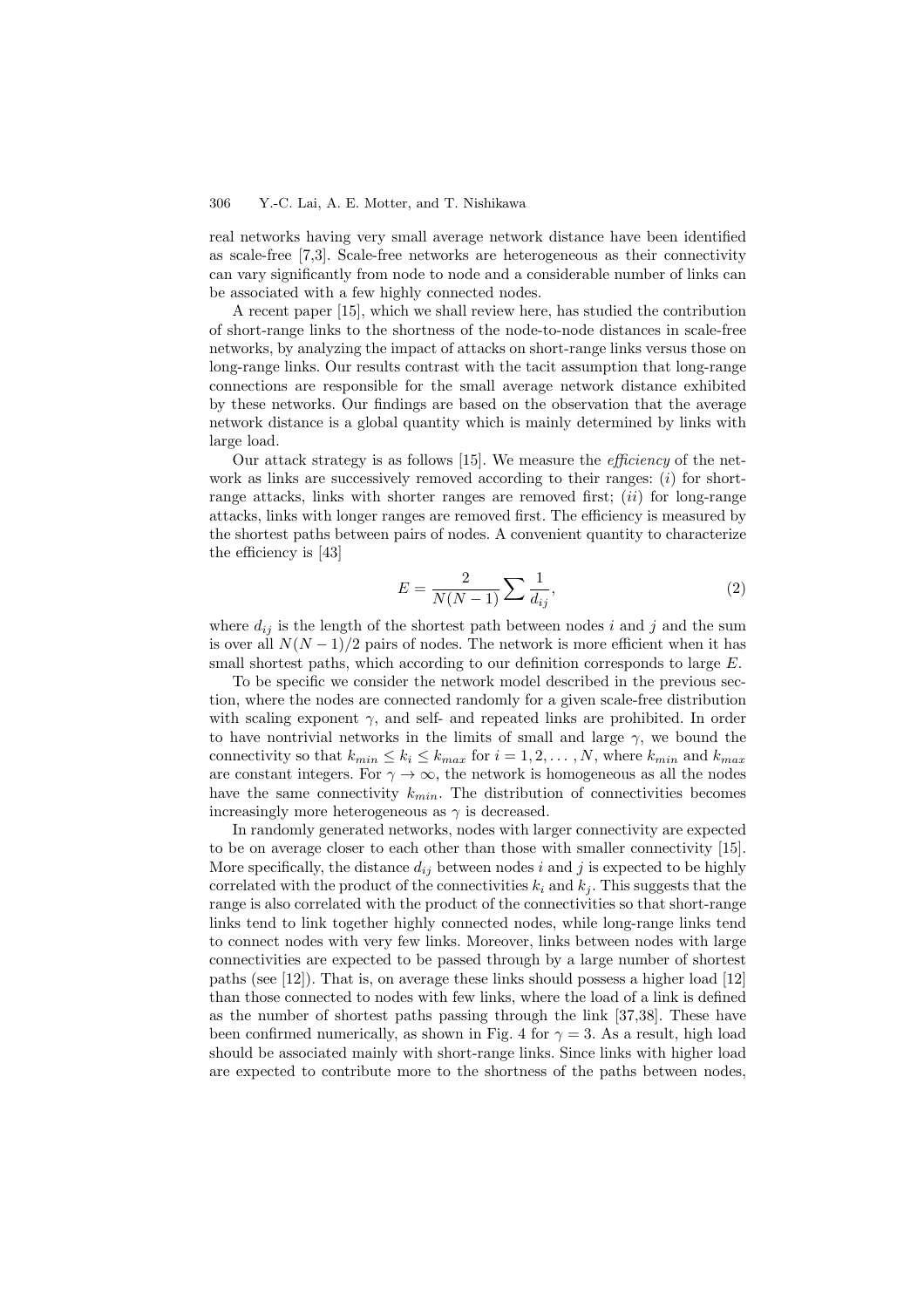

**Fig. 4.** Averaged product of connectivities as a function of the shortest path, range, and load for  $\gamma = 3$ , where the load is binned and normalized by  $10^4$ . Each curve corresponds to the average over 10 realizations for  $N = 5000$ ,  $k_{min} = 3$ , and  $k_{max} = 500$ .



Fraction of Removed Links

**Fig. 5.** Efficiency for short- and long-range attacks (normalized by the initial value) as a function of the fraction of removed links. All the parameters other than  $\gamma$  are the same as in Fig. 5.

such a correlation between load and range implies that attacks on short-range links are more destructive than those on long-range links.

In Fig. 5 we show the efficiency for both short- and long-range attacks, for different values of  $\gamma$ . Short-range attacks are clearly more destructive than longrange ones for intermediate values of  $\gamma$ , as shown in Figs. 5(a) and 5(b) for  $\gamma = 3$ and  $\gamma = 5$ , respectively. The corresponding relation between the average load and range, plotted in Fig. 6 for  $\gamma = 3$ , confirms that higher load on links with shorter range is the mechanism underlying this phenomenon. Long-range attacks become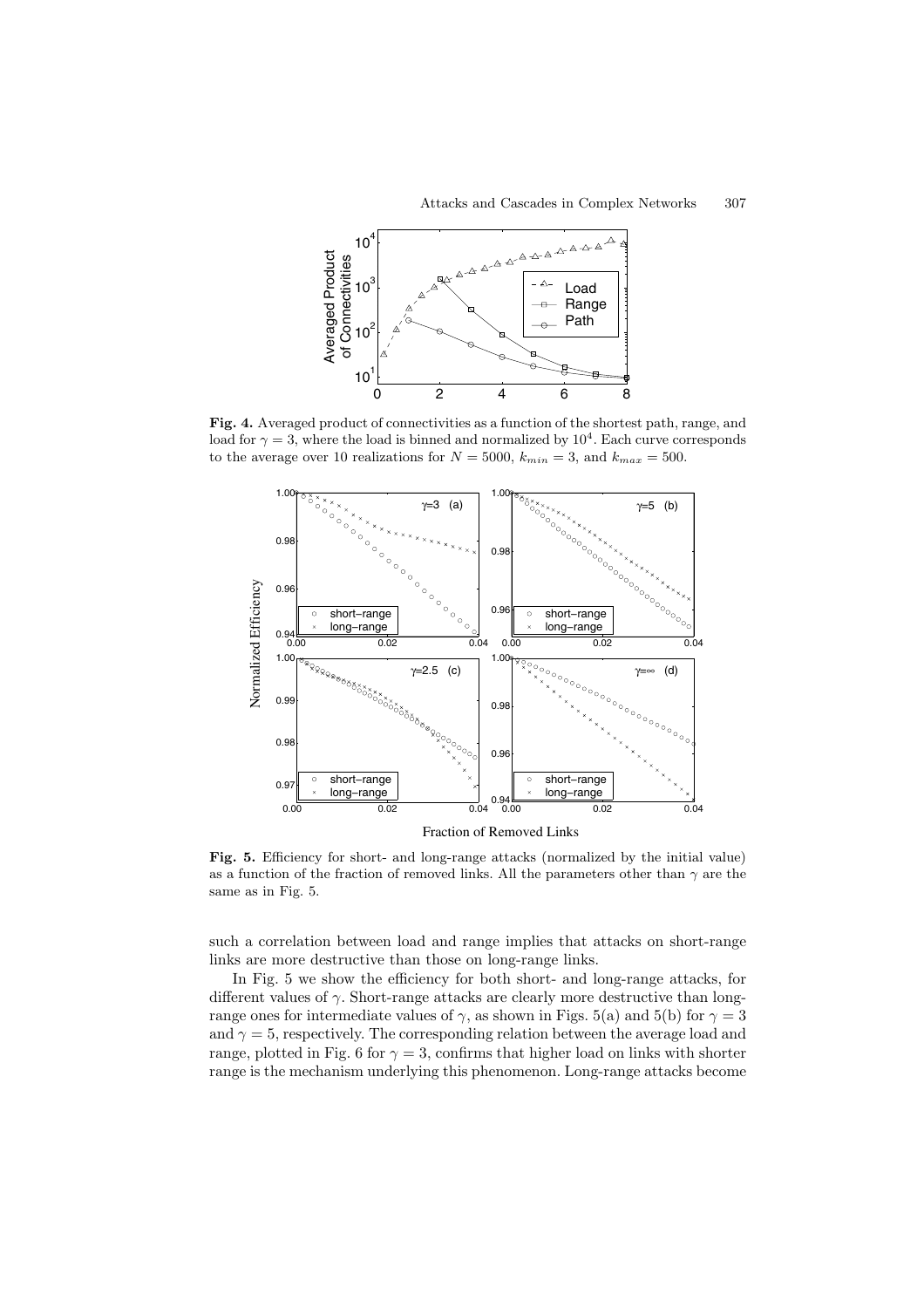

**Fig. 6.** Averaged load as a function of the range for  $\gamma = 3$  and  $\gamma = \infty$ . All the parameters other than  $\gamma$  are the same as in Fig. 4.

more destructive only for networks with sufficiently small or large values of  $\gamma$ . In Figs. 5(c) and 5(d) we show the results for  $\gamma = 2.5$  and  $\gamma = \infty$ , respectively. The exchange of the roles of attacks on short- and long-range links for networks with small values of  $\gamma$  is a model dependent effect due to the appearance of a densely connected subnetwork of nodes with large connectivity. For networks with large values of  $\gamma$ , switching of the roles of short- and long-range attacks is caused by the homogenization of the network and similar behavior has been observed in growing models of scale-free networks as well [15]. In a homogeneous network all the nodes have approximately the same connectivity. Therefore, links with higher load are precisely those between distant nodes, i.e., those with larger range, as shown in Fig. 6 for  $\gamma = \infty$ . Incidentally, the long-range attack is also more destructive in other homogeneous models, such as the Watts-Strogatz model and the Erdös-Rényi random model [15].

We have also considered growing models of scale-free networks [7,44]. In all the cases, short-range attack has been observed to be the most effective for scale-free networks with scaling exponent around  $\gamma = 3$  [15].

#### **5 Discussion**

In this paper, we have reviewed two problems concerning attacks on and security of complex networks. The study of attacks on complex networks is important in order to identify the vulnerabilities of real-world networks, which can be used either for protection (e.g., of infrastructures) or for destruction (e.g., in the control of epidemic diseases). Additionally, it can provide guidance in designing more robust artificial networks (e.g., communication networks).

Our result on cascades in complex networks indicates that while the scalefree property makes many natural and man-made networks quite robust against to random failure of nodes, the presence of a few nodes with very large load may make the network vulnerable to a cascade of overload failures capable of disrupting the network into small fragments. Such a global cascade represents a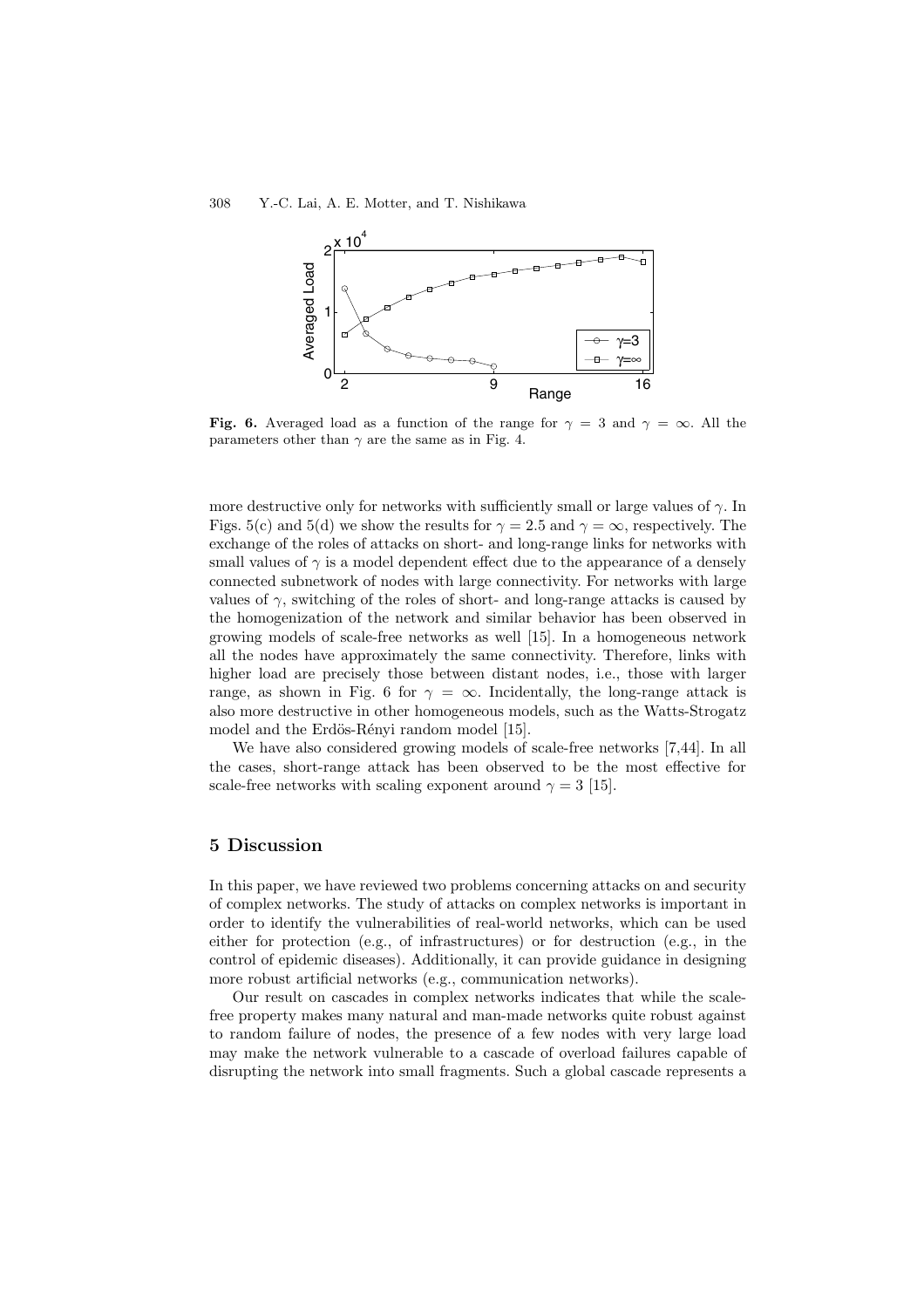serious threat because it may be triggered by relatively small events and prevents an efficient communication between most nodes in the network.

We have also shown that for a wide interval of the scaling exponent around  $\gamma = 3$ , fairly random scale-free networks are more vulnerable to short-range attacks than long-range ones. This property results from a higher concentration of load on short-range links. Our findings have the important implication that short-range links are more important than long-range links for an efficient communication between nodes, which is the opposite to what one might expect from other classes of small-world networks. This result is potentially relevant for the spread of sexual diseases, which has been argued to take place in a scale-free network [45]. Although we have focused on scale-free networks, similar results are expected to hold for other classes of heterogeneous networks.

More details about the content of this review can be found in [13–15].

#### **Acknowledgements**

This work was supported by NSF under Grant No. ITR-0312131 and by AFOSR under Grant No. F49620-01-1-0317.

## **References**

- 1. S. H. Strogatz, Nature (London) **410**, 268 (2001).
- 2. L. A. N. Amaral, A. Scala, M. Barthélémy, and H. E. Stanley, Proc. Natl. Acad. Sci. U.S.A. **97**, 11149 (2000).
- 3. R. Albert and A.-L. Barabási, Rev. Mod. Phys. **74**, 47 (2002).
- 4. S. N. Dorogovtsev and J. F. F. Mendes, Adv. Phys. **51**, 1079 (2002).
- 5. M. E. J. Newman, SIAM Rev. **45**, 167 (2003).
- 6. D. J. Watts and S. H. Strogatz, Nature (London) **393**, 440 (1998).
- 7. A.-L. Barab´asi and R. Albert, Science **286**, 509 (1999).
- 8. B. Bollobás, Random Graphs (Academic Press, London, 1985).
- 9. D. J. Watts, Small Worlds: The Dynamics of Networks between Order and Randomness (Princeton University Press, Princeton, 1999).
- 10. K. Klemn and V. M. Eguíluz, Phys. Rev. E **65**, 057102 (2002).
- 11. M. Girvan and M. E. J. Newman, Proc. Natl. Acad. Sci. U.S.A. **99**, 8271 (2002).
- 12. P. Holme, B. J. Kim, C. N. Yoon, and S. K. Han, Phys. Rev. E **65**, 056109 (2002).
- 13. A. E. Motter, A. P. S. de Moura, Y.-C. Lai, and P. Dasgupta, Phys. Rev. E **65**, 065102 (2002).
- 14. A. E. Motter and Y.-C. Lai, Phys. Rev. E **66**, 065102 (2002).
- 15. A. E. Motter, T. Nishikawa, and Y.-C. Lai, Phys. Rev. E **66**, 065103 (2002).
- 16. ftp://ibiblio.org/pub/docs/books/gutenberg/etext02/mthes10.zip
- 17. A. P. S. de Moura, A. E. Motter, and C. Grebogi, Phys. Rev. E **68**, 036106 (2003).
- 18. M. Steyvers and J. B. Tenenbaum, cond-mat/0110012 (2001).
- 19. R. F. I. Cancho and R. V. Solé, Proc. Royal Soc. London B **268**, 2261 (2001).
- 20. S. N. Dorogovtsev and J. F. F. Mendes, Proc. Royal Soc. London B **268**, 2603 (2001).
- 21. O. Kinouchi, A. S. Martinez, G. F. Lima, G. M. Lourenço, and S. Risau-Gusman, Physica A **315**, 665 (2002).